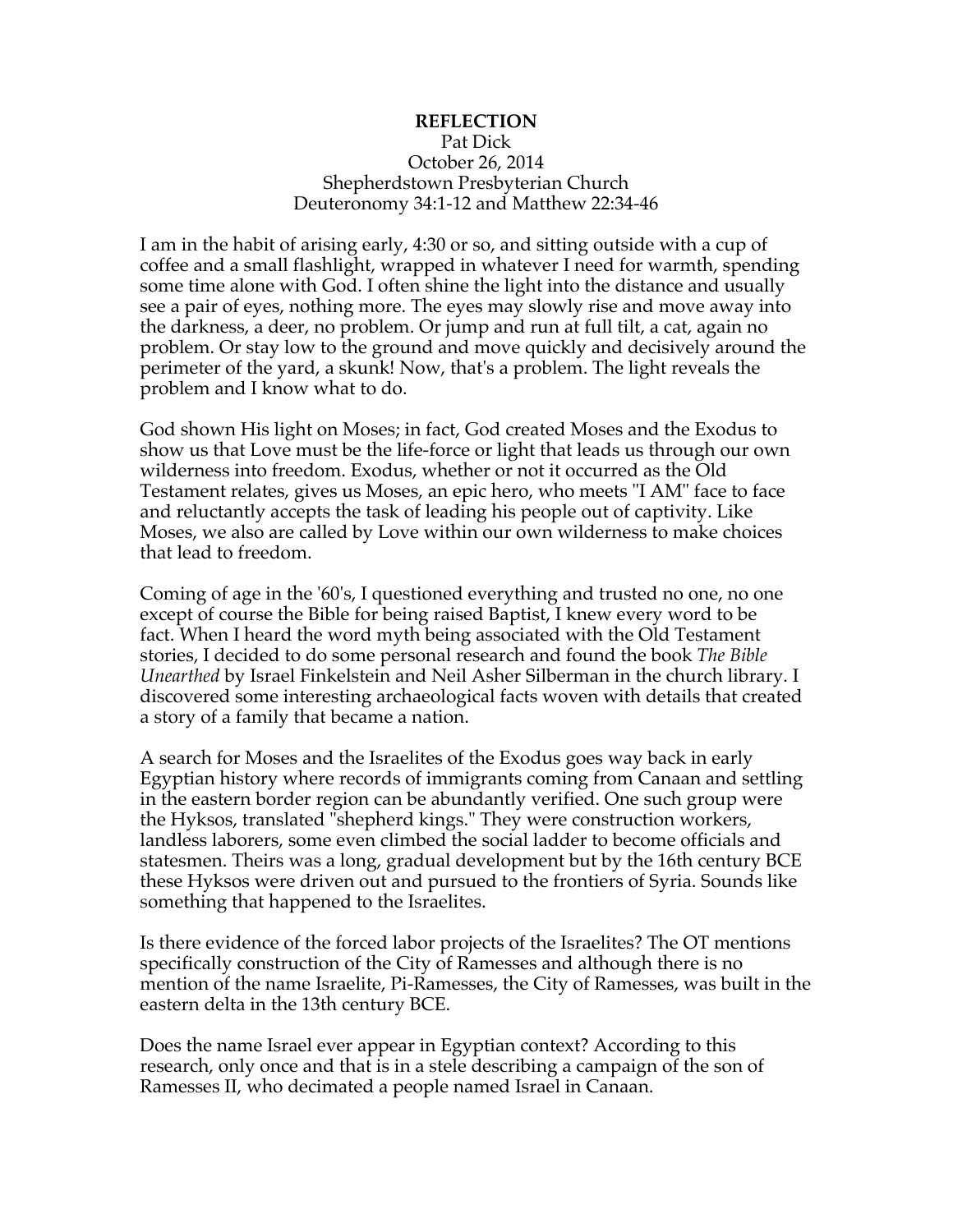What about a mass exodus? The Egyptian army had a series of forts all along the Mediterranean that would have prevented any group fleeing in that direction. But we know that they headed into the desert, right? Unfortunately decades of excavating have revealed no evidence of large numbers of people camping at any of the OT sites at that time. These places just were not there.

However, by the 7th century BCE, the facts support the story. Egyptian names mentioned in the Joseph narrative appear in society. Major place names of the Exodus are inhabited at this time. And remember how Joseph accuses his brothers of being spies? The Egyptians feared an invasion from the east and were wary of any travelers coming into their country from that direction. Furthermore and most importantly, King Josiah of Judah needed to bring his people together as a nation and what better way than with a story of YHWH, of Moses, an epic hero, and a flight to ultimate freedom. In fact, some scholars believe the Exodus story was created at this time for political reasons. A story based on earlier factual events that all the people would know about would help solidify and focus the people against any invader.

The text mentions Moses only in the biblical context and that as a leader and lawgiver. God and Moses meet face to face; God reveals his name as "I AM" and tells Moses, *"I have a job for you!"* Filled with self-doubt and questioning, Moses tries to sidestep God's calling.

We too have our "Moses Moment" or maybe even a "Jonah Moment" when we totally run from what we are called to do.

If we see the "I AM" as Light, as Love, as the Way, we see and know what we must do, even as Moses did. With self-doubt and questioning, he heads into the wilderness just as we do. In the wilderness, we cannot take care of ourselves; we must rely on someone or something else. Moses relied on God and had faith. This is so hard for us to do; we feel we must do it ourselves.

The need to have faith reminds me of a story from Kenya.

My husband and I lived and taught in Kenya some years ago. One day Roy was out in the field with his students teaching them how to drive a tractor. Now these young men all wanted to learn and all wanted a chance to drive that tractor. Finally it was Job Matari's turn. Job was a good Christian young man and eager to please. He jumped up on the tractor and... drove it straight into the pond where it sank and, of course, got stuck.

*"Well, Job,* "says my husband, *"what are you going to do about that?!"*

And without hesitating, Job responds, *"Well, sir, I plan to get along praying and hope the answer comes to me by morning!"*

He had faith that by morning the answer would come and he would know what to do.